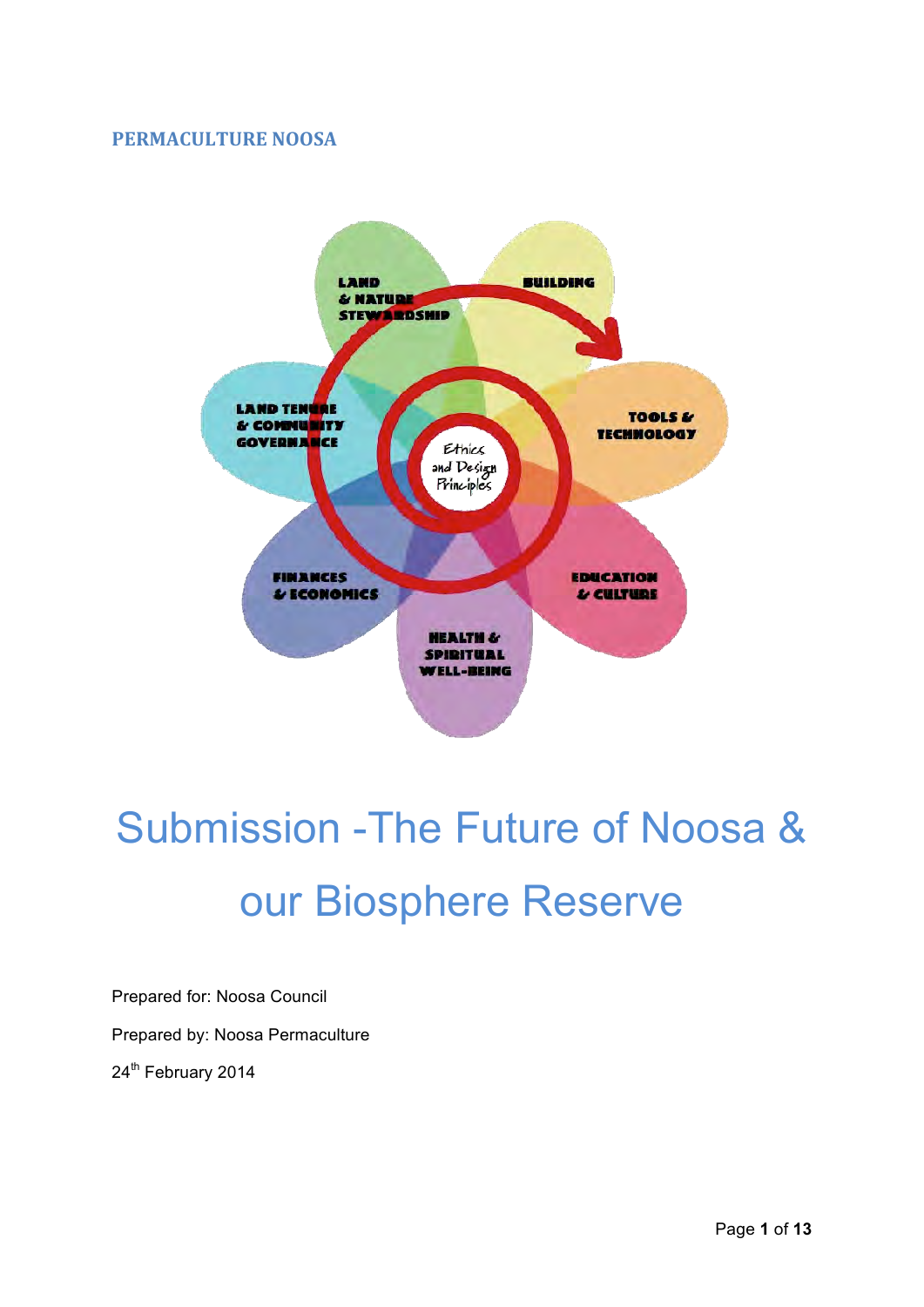#### **INTRODUCTION\***

Noosa Permaculture is an Incorporated Association formed to encourage and promote Permaculture within the Noosa area of the Sunshine Coast of Australia. The organisation is a well run local association with a wide and enthusiastic membership, many with considerable practical and theoretical skills in the application of permaculture, sustainable agriculture and sustainable living. Noosa Permaculture holds monthly meetings open to the public, workshops, lectures etc. A Permaculture Noosa Seed Savers Group meets monthly to promote and carry out the preservation, distribution and exchange of seeds in our local area. The aims and objectives of Noosa Permaculture and those of the Noosa Biosphere Reserve are a perfect fit, as demonstrated by the aims and objectives of both organisations and as outlined on their websites:

#### **Biosphere Reserves Aims and Objectives**

- 1 Biosphere reserves are sites that demonstrate innovative approaches to, nationally and internationally within a world network of biosphere reserves. conservation and sustainable development. They share their experience and ideas regionally
- 2 Biosphere reserves go beyond confined protected areas to where sustainable economic development is made possible through partnerships with local people.
- 3 Biosphere reserves are about developing quality economies based on local community action and entrepreneurship, sound science, public-private sector partnerships and networking.
- 4 Biosphere reserves also provide living laboratories to experiment with and showcase various approaches to sustainable development that are culturally relevant to local communities.

#### **Permaculture Noosa Aims and Objectives**

- A. To provide a sustainable alternative to ornamental gardens and monoculture, with edible gardens and farm designs; integrating crops and animals plus eco-friendly architecture and renewable energy systems. (note pts 1, 3 & 4 above)
- B. To provide the local community with information and guidance on sustainable living based on Permaculture Principles. (note pts 3 & 4 above)
- C. To organise activities to fund the operation of the group; supply newsletters and provide access to plants and seeds. (Note pts 3 & 4 above)!
- D. To provide practical education with hands on workshops and field days. (note pts 1, 2, 3 & 4 above)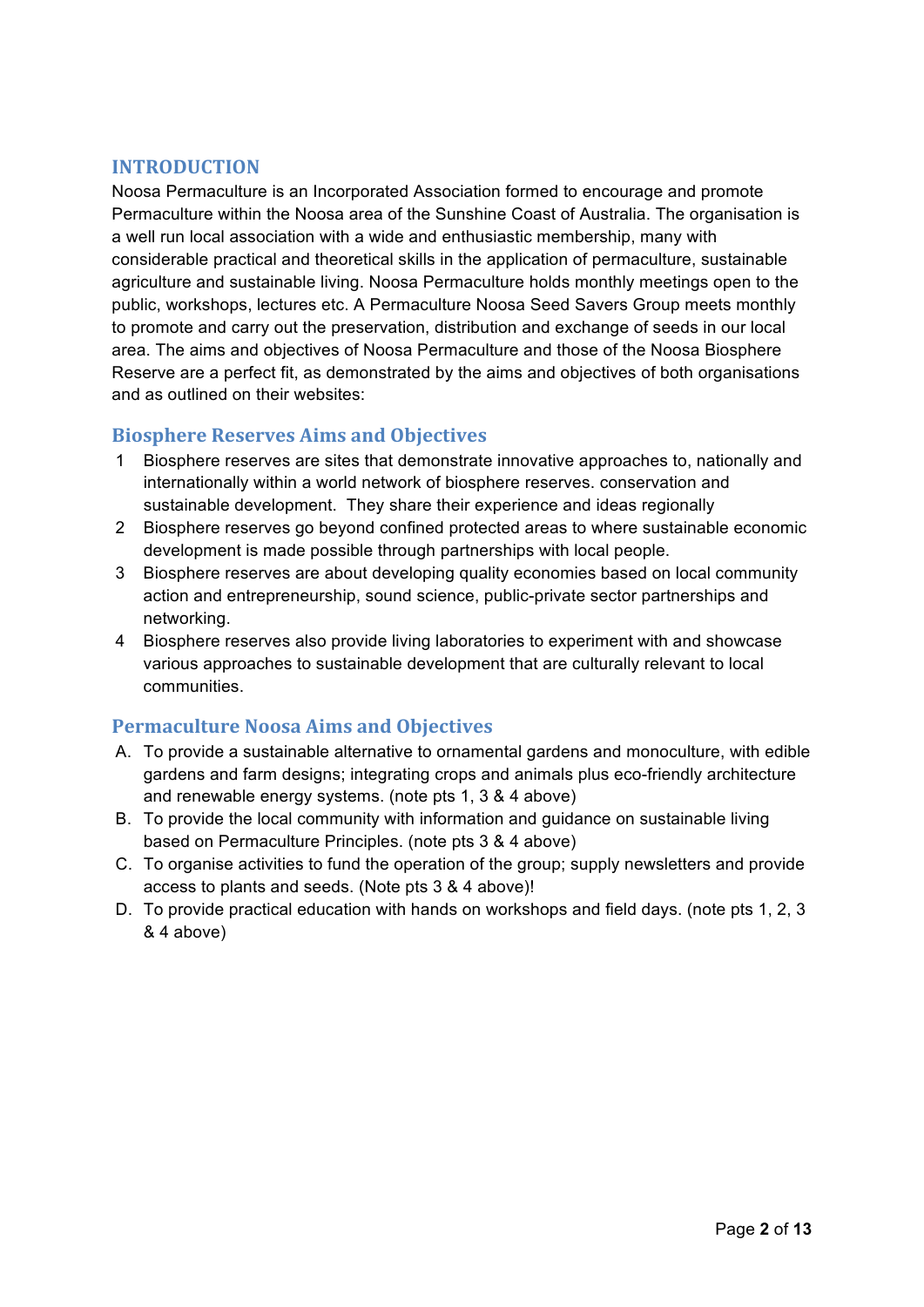#### **Permaculture Noosa links To the Wider Community**

Permaculture Noosa is loosely linked to the world wide Permaculture movement which was initiated by 2 Australians, Bill Mollison and David Holmgren in the late 1970's. In addition Geoff Lawton who taught with Bill Mollinson is the founding member of Permaculture Noosa. As well, members of Permaculture Noosa are respected permaculture educators both locally and internationally. Locally, Permaculture Noosa has informal links to organisations including the Yandina Community Garden, the Cooroy Community Garden, Eudlo Seed Savers Group & the Gympie Seed Savers Group, some of which grew out Permaculture Noosa.

#### **PROJECT OUTLINE**

### **Demonstration & Implementation of Solutions to Local & World Wide Environmental Problems**

Permaculture offers many solutions to the problems of potentially disastrous climate change, population increases and other crises (such as fossil fuel shortages and food production) facing the world. Permaculture Noosa would appreciate the opportunity to work with Noosa Council and Noosa Biosphere Limited to help to "Drought Proof' and "Flood Proof" the Noosa Area as well as providing some protection to the local population against looming food shortages. It would be a wonderful outcome for Noosa to provide a shining example of sustainability to other communities and so inspire them to follow.

With the recent news that the state government will no longer subsidise development costs, this will need to be carried by local councils and therefore the consumers. Permaculture principles offers ways and means of cutting development costs by ensuring that

- All energy into the site is trapped and used
- All renewable resources and services are used and valued
- All waste is used and recycled on site
- Integrate rather than segregate at all levels
- Use edges and value the marginal
- Creatively use and respond to change  $1$

#### **Education and Guidance**

Ways of implementing this objective would be through the provision of advice, information and encouragement to property owners, developers and residents, by incorporation of sustainable principles into the Noosa Plan and by incorporation of sustainable principles into infrastructure, such as sewage, waste and stormwater disposal. Specific examples of these include:

- Urine collection treatment and re-use as fertiliser as pioneered and practised in Sweden.
- Stormwater collection, management and use, both retrofitting and in new developments. As used with the Atlantis products  $^2$

<sup>1</sup> www.holmgren.com.au

<sup>2</sup> http://www.stormwater-harvesting.com.au/stormwaterharvesting.html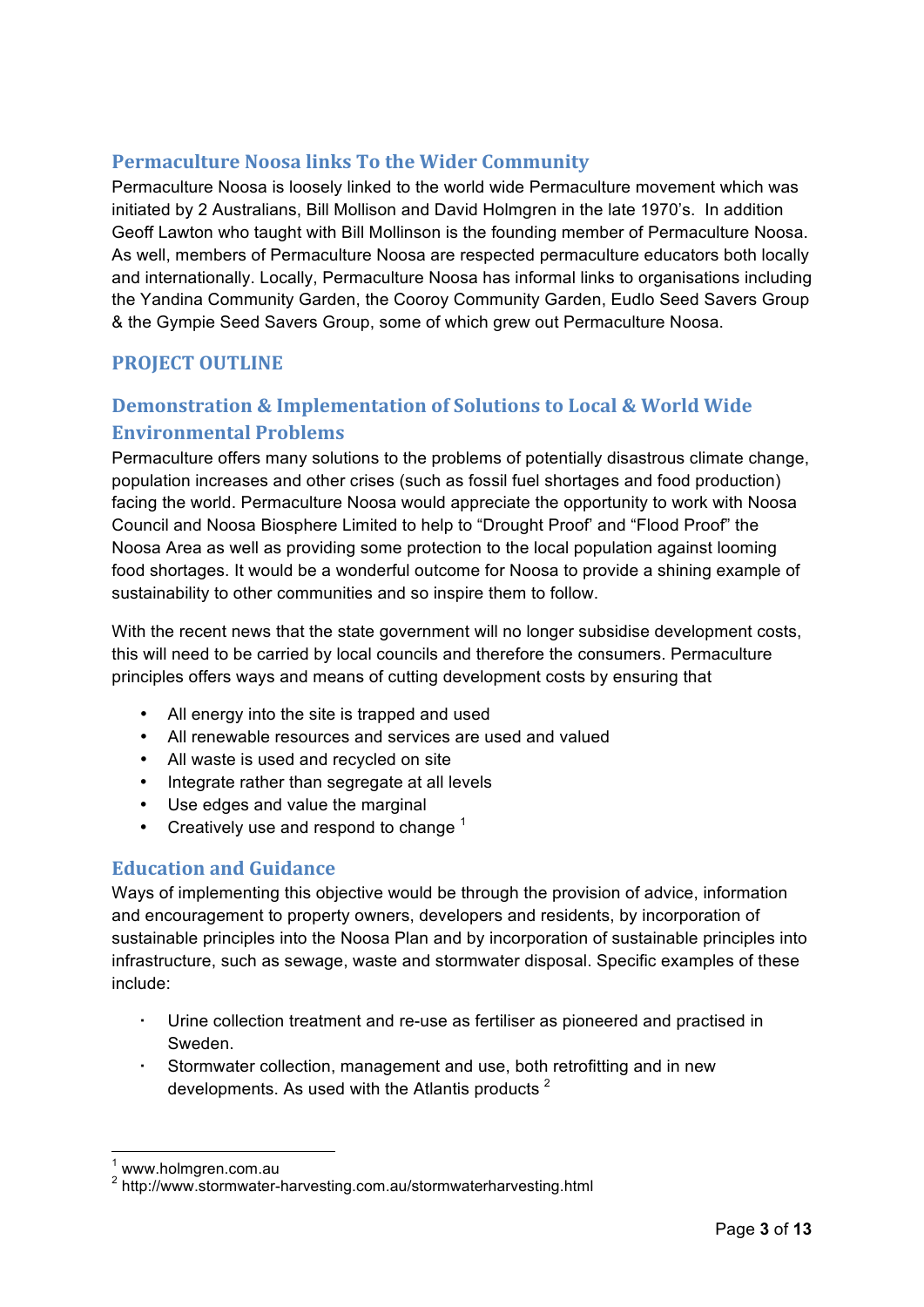- ! Worm farm treatment of waste water and conversion to fertiliser. Including waste from kitchen sinks see ECO Design greywater recycling system <sup>3</sup>
- **Composting**
- ! Greatly increase the water holding capacity of the soil by the incorporation of humus and carbon.
- ! Use of swales in rural areas and urban sites as demonstrated by established urban communities in Geoff Lawnton's video Food Forest suburb *<sup>4</sup>*
- The looking at alternatives to housing developments to include the concept that a housing development is not divided into separate lots but designated areas that include the dwelling and some additional yard space with the remaining property held in common and managed by homeowners so that infrastructure is re-thought to reduce costs <sup>5</sup>

#### **Provision of a Demonstration/Experimental Facility**

It is suggested that Council set aside or provide some land (possibly degraded agricultural land) for a permaculture experimental station/model/example. This would include an educational facility for local residents and tourists (including backpackers & WWOOF'ers $6$ ); or anyone who would like to learn more about sustainable agriculture, sustainable living, sustainable architecture and nature conservation. Seminars, lectures and workshops would include topics such as:

- **Beekeeping**
- Nesting boxes and habitat for native birds
- ! Production of green manure
- Composting techniques
- Attracting frogs to the garden
- ! Growing vegetables for the tropics and sub-tropics
- Saving seeds
- ! Plant propagation
- ! Construction of swales, dams and ponds even on normal house blocks to increase the water carrying capacity of the soil and reduce stormwater costs
- Worm farms
- Poultry keeping
- Use of bamboo
- **Aquaponics**
- Sustainable housing
- Efficient energy use in whole communities
- many more………

Ideally the land would be situated in the hinterland, but not too distant from the more populous coastal part of the shire, a 30-40 min drive and with access to public transport. It would have a minimum size of 4 ha, but preferably significantly larger.

Depending on the nature of such a facility, a significant proportion of the land would be allocated to reforestation with a diverse range of endemic native plants. These could include

 3 www.greywater.com.au

<sup>4</sup> http://www.geofflawton.com/fe/60356-food-forest-suburb

<sup>&</sup>lt;sup>5</sup>" Low Impact Development *Technical Guidance Manual for Puget Sound" January 2005*<br><sup>6</sup> Williag Warkers On Organia Ferme

Willing Workers On Organic Farms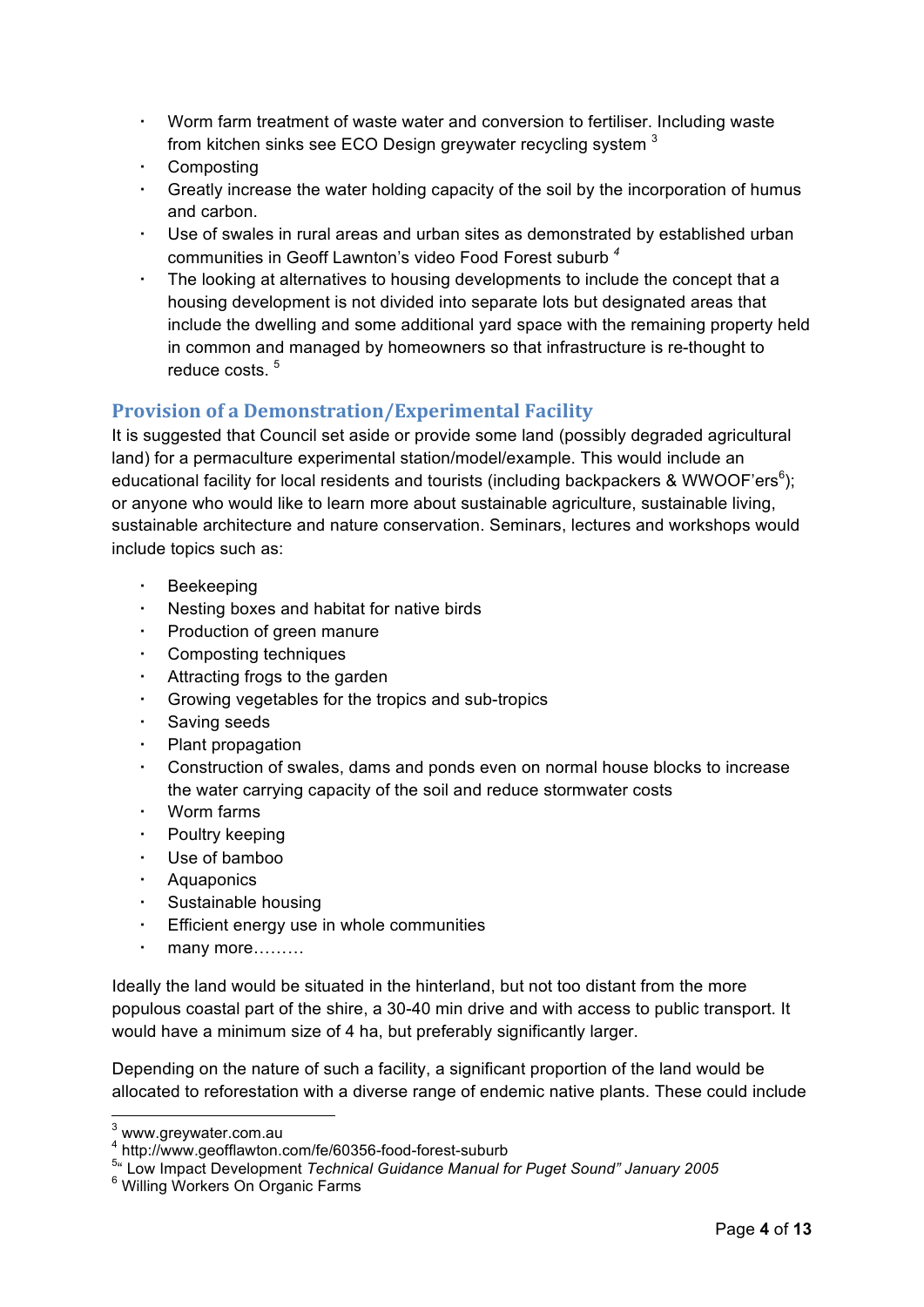"Bush Tucker" species, valuable timber species, native fauna habitat etc. This fits perfectly into the concept of Zone V of the ideal Permaculture installation.

It is intended that the land would be divided into zones based on the Permaculture principles of efficient energy planning, e.g.:

Zone I - Vegetable and Herb Gardens

Zone II- Intensive Fruit and Nut Systems, Small livestock Forage

Zone III - Extensive Food and Structural Forest

Zone IV - Semi semi-managed, semi-wild, managed forestry and wildlife.

Zone V - Unmanaged or barely managed natural "wild" systems.

Better management and utilisation of stormwater by the construction of swales, gabions and other water conservation ideas (see above) would be incorporated in this model facility to demonstrate ways of improving the shire's resilience in the face of drought and floods etc. There would be increased fertility, increased capacity for food production and biological diversity.

A variety of methods of waste recycling could also be established on site (see above), as an example to others. Including Reed Beds and Aerobic grease traps.<sup>7</sup>

Production of locally produced food to be consumed locally would be encouraged, reducing our dependence on complex, oil hungry transport systems.

A permaculture group could be the basis for a bioregional association. By mapping what resources are available locally, a community can build resilience against things out of their control. Resilience is the ability to absorb disturbances and adapt. This may be in the form of disasters but could also be the effects of a rise in energy costs or job cuts within corporations (Lawton) (See Appendix A)

#### **Housing**

With the cost of traditional housing on the increase both in terms of monetary value and the cost to the environment the encouragement of sustainable and economic building methods needs to be further researched and encouraged. We do not advocate cheap substandard housing but rather strong, organic, sustainable housing and the encouragement of sustainable industry in relation to those houses including Hempcrete. $8$ , rammed earth, straw bale, super adobe, Rockcote. If a variety of methods are included each type can be compared for price, performance, building waste and design. Houses should also be designed to be smaller so they are more affordable with more land space contributed for growing food.

 7 "*The Use of Reed Beds for the Treatment of Sewage & Waste water for Domestic Households"*  Lismore City Council web download 31/8.2012 www.lismore.nsw.gov.au/page.asp?f=RES-IRA-28- 72-12

<sup>8</sup> http://www.hempmasonry.com/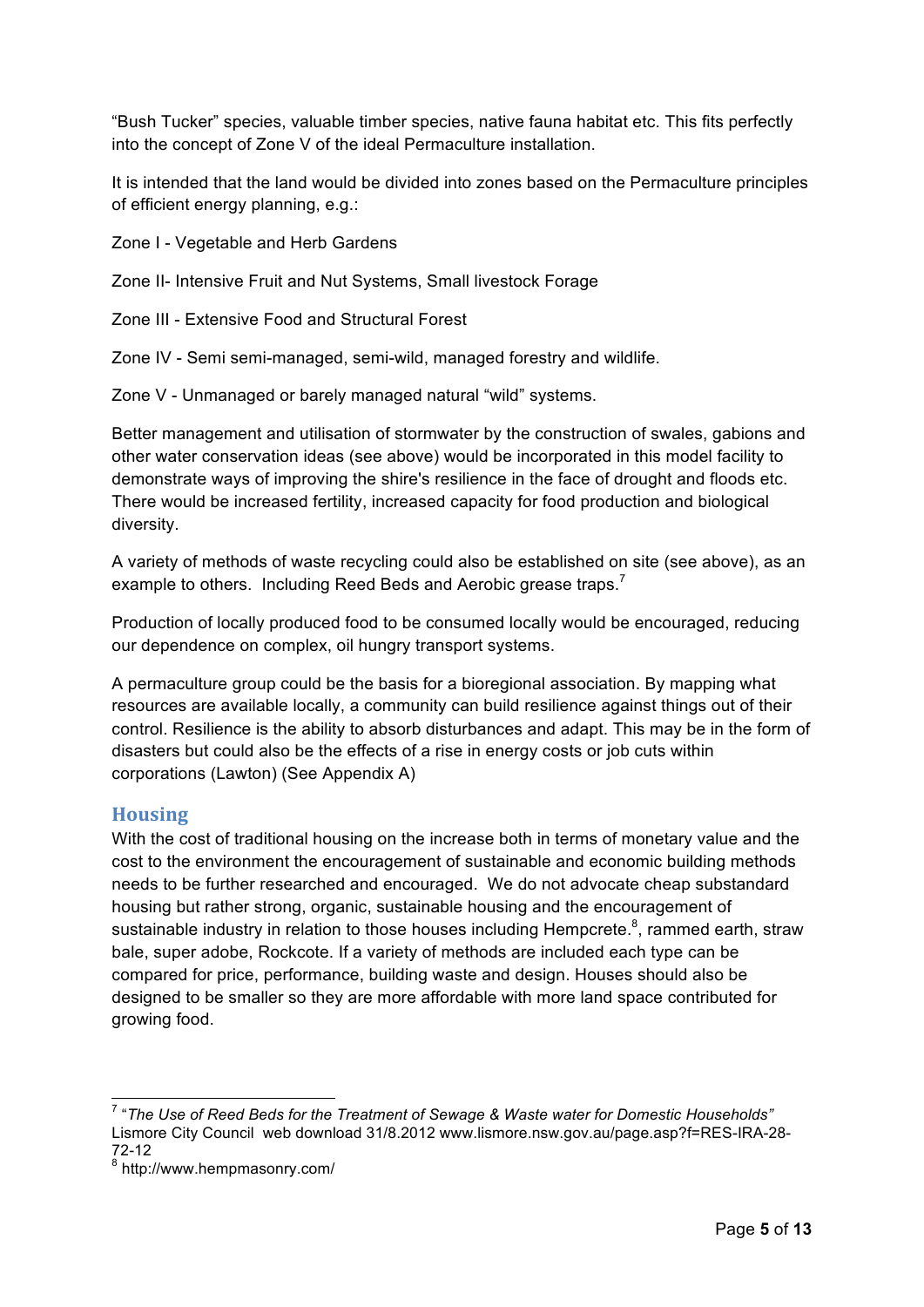#### **Direct Economic Benefits to Noosa Shire**

A well designed educational/demonstration facility could attract participants from further afield in Australia and internationally - another "string" in Noosa Shire's economic bow. Further, it would be a demonstration of support by Council for the development of important facilities in the hinterland area of the shire.

The value of the land would be greatly increased by the establishment of the Permaculture facility. It would be a very good investment of Council funds.

Improvements in the water holding capacity of the soil, reduction in erosion, reduction in flooding and recycling of waste will provide further economic benefits to the shire.

If permaculture principles were applied to all new developments it would decrease the continual rising costs of infrastructure and the continual need for and increasing costs of renewing and up keeping those structures. Of course there are certain structures that do need to kept up and developed but if these are observed within the principles of observing nature's response to many of those needs we will be able to develop more natural solutions rather than more technical solutions which often require high costs and higher maintenance.

#### **Finance**

It is envisaged that input into the design and construction of such a facility could be sourced through volunteers and donations by private businesses, while income for the upkeep and maintenance would be financed by activities such as educational courses and workshops, sale of plants and seeds, guided visits and Market Days. Initially financial assistance from Noosa Shire and other Government bodies would be necessary for the acquisition of the land and provision of basic infrastructure such as access. However, important conservation work could be started without any more financial investment than the provision of the land.

If some of the land is offered for sale so that interested persons can buy into the land at a minimal rate to develop on the permaculture village model this would further reduce cost to council at the added advantage of having onsite caretakers.

#### **Conclusion\***

Noosa Council has requested submissions for "big ideas on the future of Noosa" and our Biosphere Reserve, "from people who have a big picture of the way we should be living and working in our environment, and then we want to hear some smart ideas about how all of that should be managed."

Noosa Permaculture is already engaged in exploring and carrying out big and smart ideas relating to the way we should be living and working in our environment. With the assistance and cooperation of Noosa Council, it will enable this work to be expanded for the benefit of all. Noosa Permaculture would welcome the opportunity to further discuss these ideas with Council.

#### **Summary\***

- Noosa Biosphere Reserve and Permaculture Noosa share the same aims
- Noosa Permaculture would advise and assist Noosa Council in the incorporation of sustainable principles in Council policies, regulations and advisory documents and publications.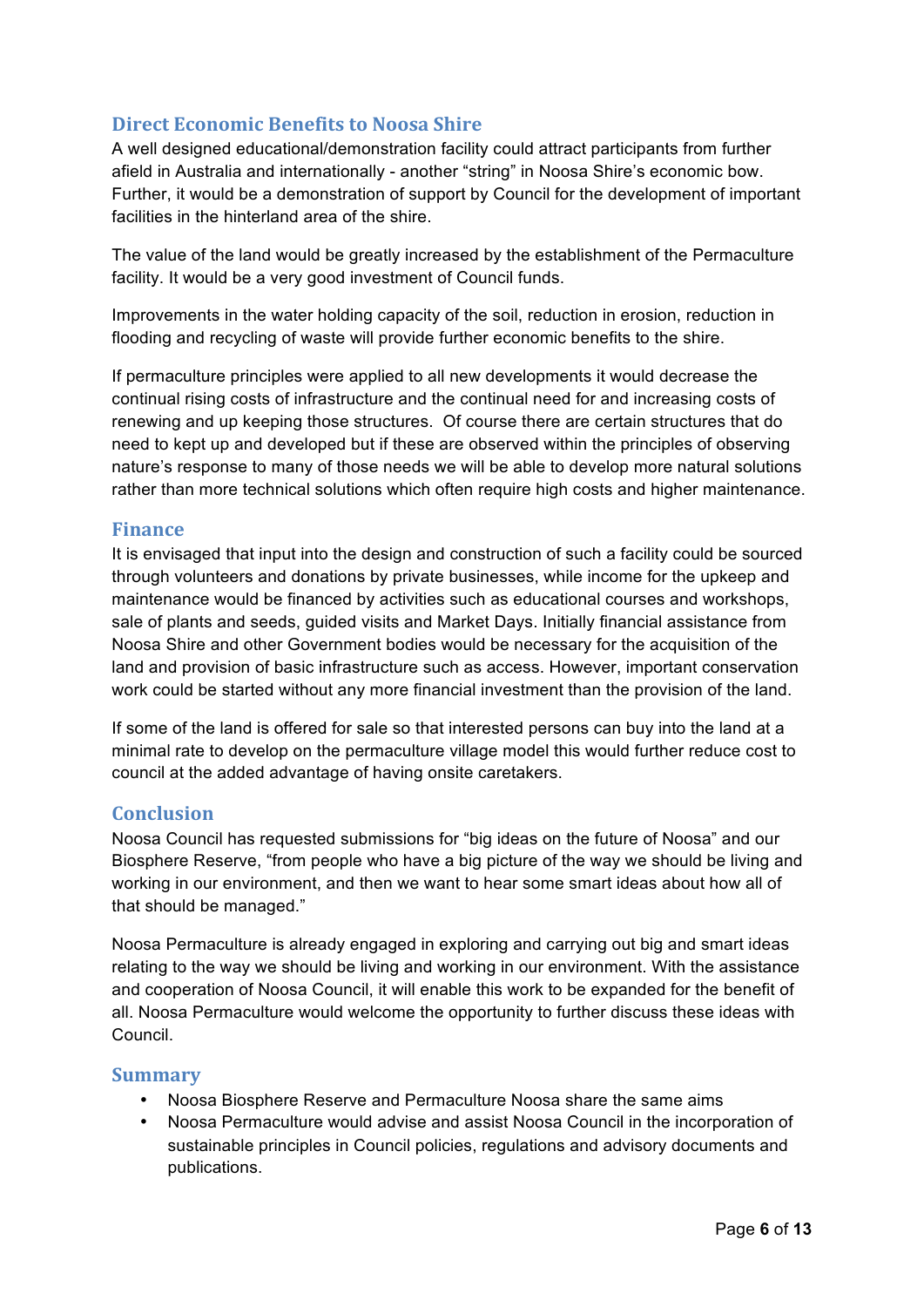- Noosa Council would assist Noosa Permaculture by acquiring suitable land for a Permaculture/Sustainable Living Demonstration Facility.
- There will be direct economic benefits to the shire by the reduction in drought and flood problems as well as increased fertility, and capacity for food production with reduced dependence on fossil fuels for transport, fertilisers, water and waste management.
- There will be direct economic benefits to the shire by the establishment of a facility which will attract visitors from other areas including interstate and overseas.
- There will be direct economic benefits to the shire by the increase in the capital value of the property, largely due to the efforts of volunteers and by donation. As well as a decrease in costs associated with the development of land for human habitation.
- Implementation of these proposals would result in a significant enhancement of Man and Biosphere.
- The Sunshine Coast is a declared transition region so let the Noosa Shire take the lead with implementing food and environmental security.

#### **Reference Books:**

Introduction to Permaculture by Bill Mollison with Reny Mia Slay. TAGARI PUBLICATIONS

Tasmania, Australia

PERMACULTURE A Designer' Manual by Bill Mollison. TAGARI PUBLICATIONS Tasmania,

Australia

Links to permaculture and related sites:

http://www.ecofilms.com.au/category/permaculture/

http://permaculturenoosa.com.au

http://permaculturenews.org/2009/11/30/keyline-swales-a-geoff-lawtondarren-doherty-hybrid/

http://permaculturenews.org

http://www.swedenviro.se/gemensamma\_se/documents/Urinsep\_eng.pdf

http://www.scientificamerican.com/article/human-urine-is-an-effective-fertilizer/

http://www.stormwater-harvesting.com.au/Stormwater Harvesting.pdf

http://www.urbanecology.org.au/topics/stormwater.html

http://www.abc.net.au/news/2011-05-31/work-begins-on-stormwater-recycling-project/2739112

http://www.wormfarm.com.au

http://www.wormsloos.com.au

http://msue.anr.msu.edu/news/compost\_increases\_the\_water\_holding\_capacity\_of\_droughty\_soils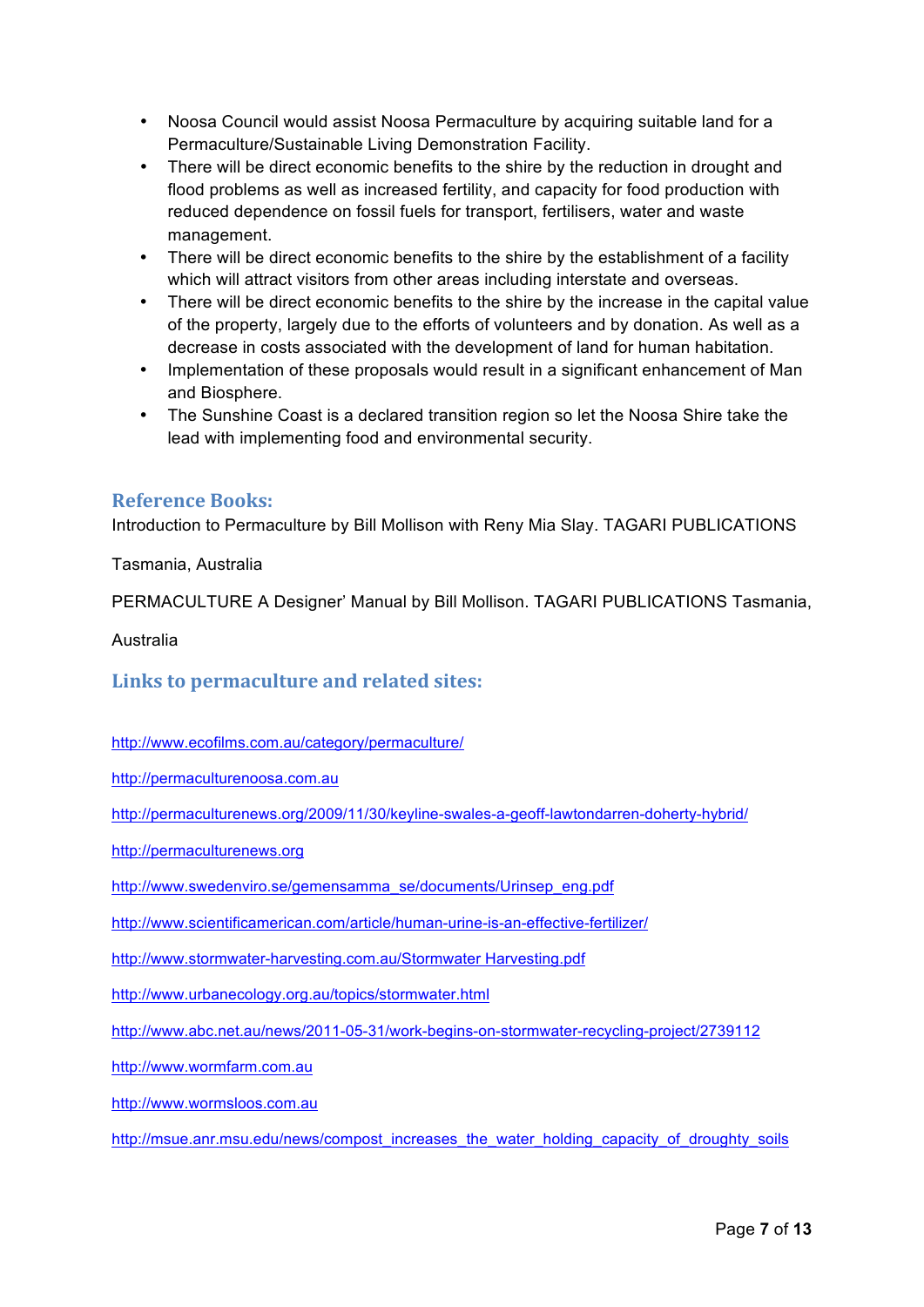### **Appendix 1**



Lawton, Geoff; PERMACULTURE DESIGN COURSE *Strategies of an Alternative Global.Nation. 2013*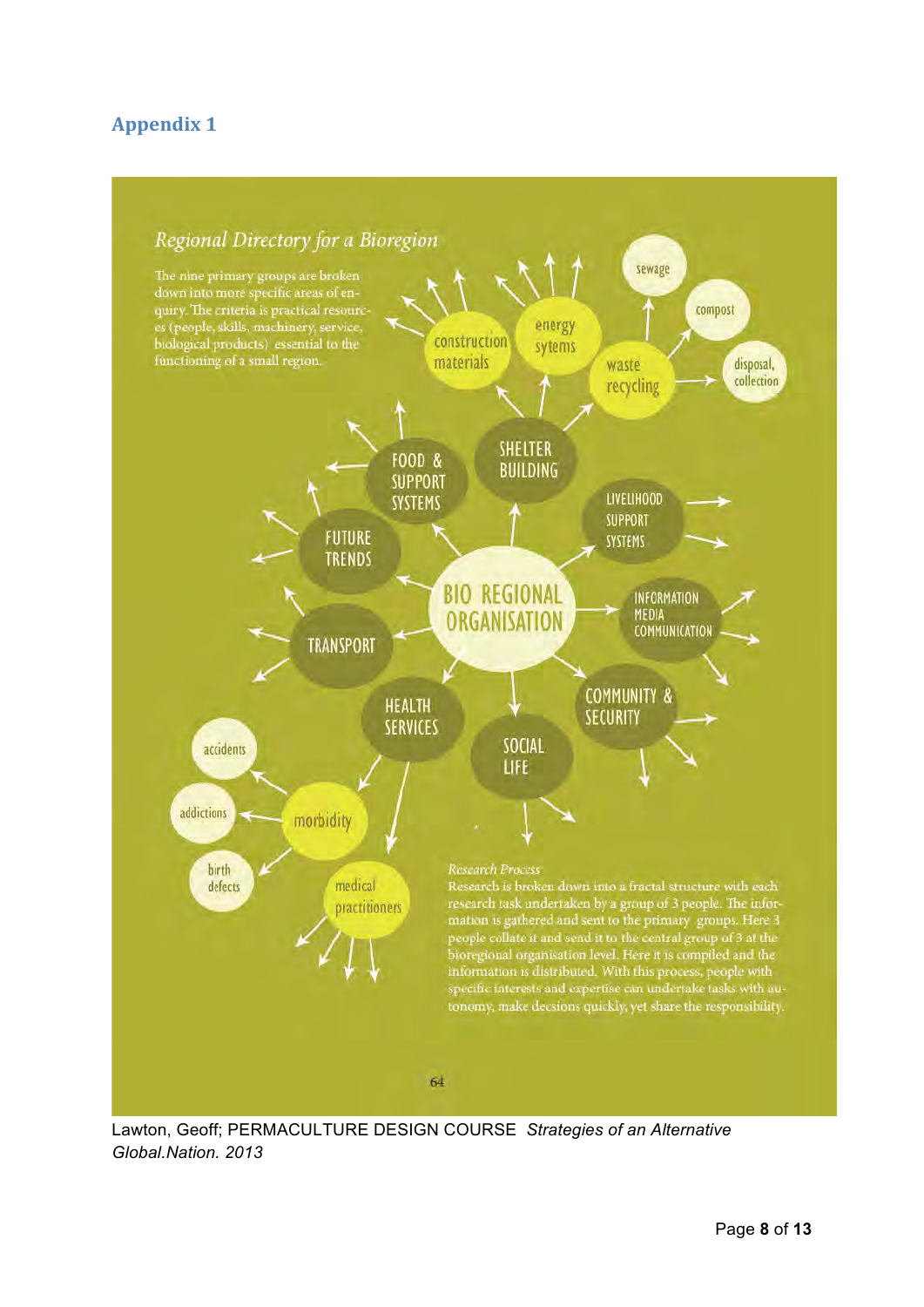#### **Bioregional\*mapping**

A bioregional association is an association of the residents of a natural and identifiable region. This region is sometimes defined by a watershed, at times by town boundaries, streets, or districts.

A bioregional group would map the natural, technical, service, and financial resources of the region. By doing this they could identify where leakage of resources out of the community occurs. This could be water, soil, money or talent. By mapping the bioregion's resources, gaps can be filled, changes can be monitored and uniquely local solutions can be implemented.

Not everything can be provided locally. However a community can become more self reliant by providing its core needs, keeping money flowing within the community and being responsible for its own environment. (Lawton)

#### **Transition Town Movement**

The Transition Town movement started in 2005 and its intention is to harness communities to adopt methods of transitioning from a world dependent on peak oil. It arose out of permaculture and uses permaculture principles. It looks to develop "Energy Descent Action Plans" toward localisation so dependence on oil is reduced. The Transition Handbook by the founder Rob Hopkins is a guide for communities wanting to transition. p64

#### **Permaculture Village Model**

A Permaculture model of Community Land Trust development is an intentional community, as it has as its core, the ethics of permaculture and a shared vision.

The land is developed with a main frame permaculture design. Water harvesting systems are established and sensible access is implemented. Settlement areas are suitably sited. A vision statement and plan of how the land is to be managed in the long term is defined. This is done by skilled designers before house sites are offered for lease. The elders of the community are responsible for keeping to the vision. Those wishing to be part of the land trust agree to accept the permaculture ethics and the vision of land management.

Individuals develop and are responsible for the private zone 1 surrounding their house. All other zones are part of and the responsibility of the community and require involvement in their cultivation and maintenance.

A village is ideally composed of clusters of 10 houses surrounding a community space which is shared for family and/or community events. A village with at least 3 clusters and 30 families has enough people to generate jobs within the community. Livings come from production with the land, processing products from the land, providing services and the arts. Members can apply to start up enterprises on community land, providing for the community and selling surplus outside. Jobs are not necessarily discreet and one person may have livings in a number of areas.

The association with the land in a permaculture village can develop a culture linked to; the seasons, the products of the land, the processes of caring for the land, occupations that provide real needs and the cooperation within a community that a shared vision engenders.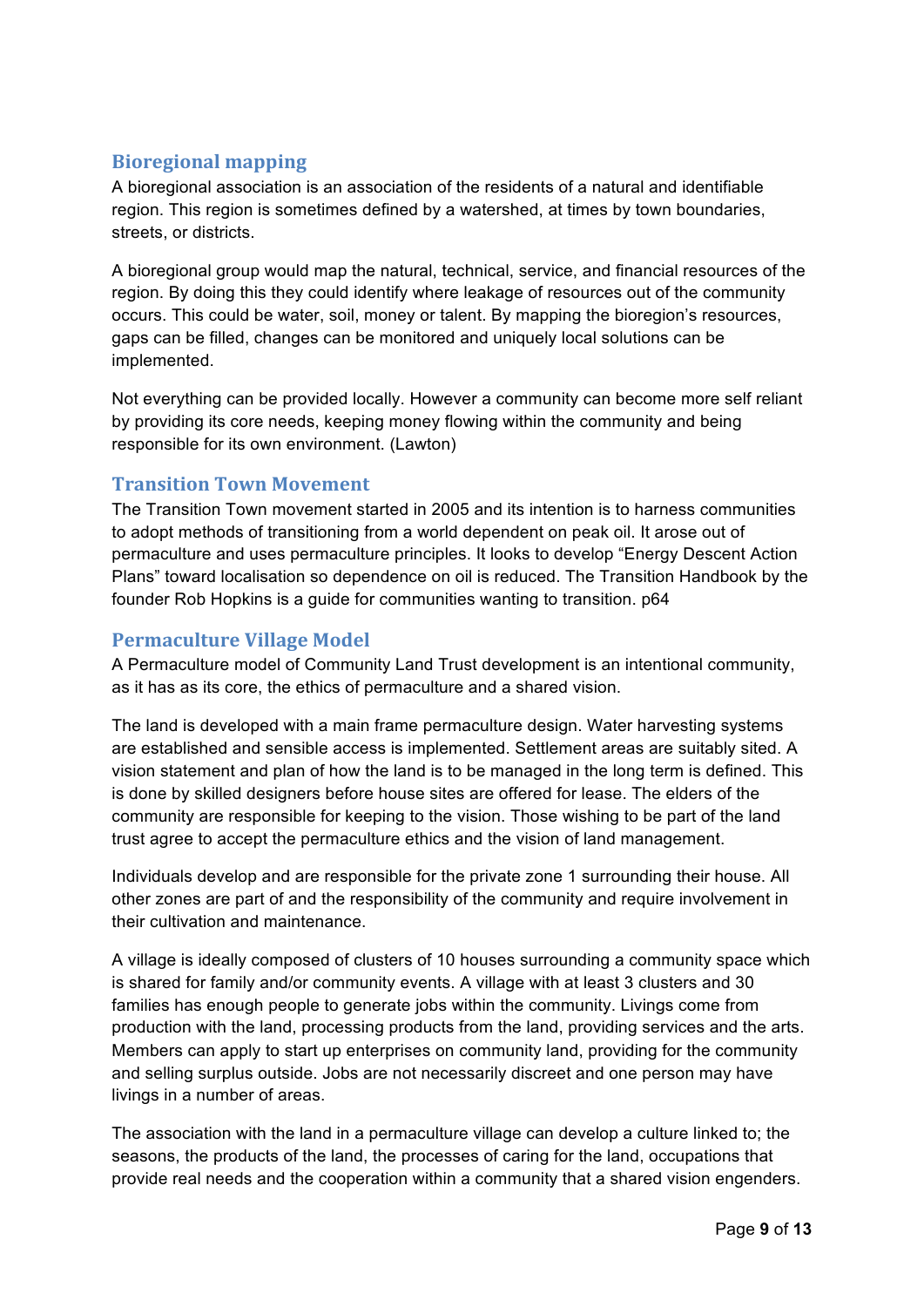The intention with a permaculture village is to redefine community with the land and have connections that enable both to flourish, thus creating a permanent culture. p65 (Lawton)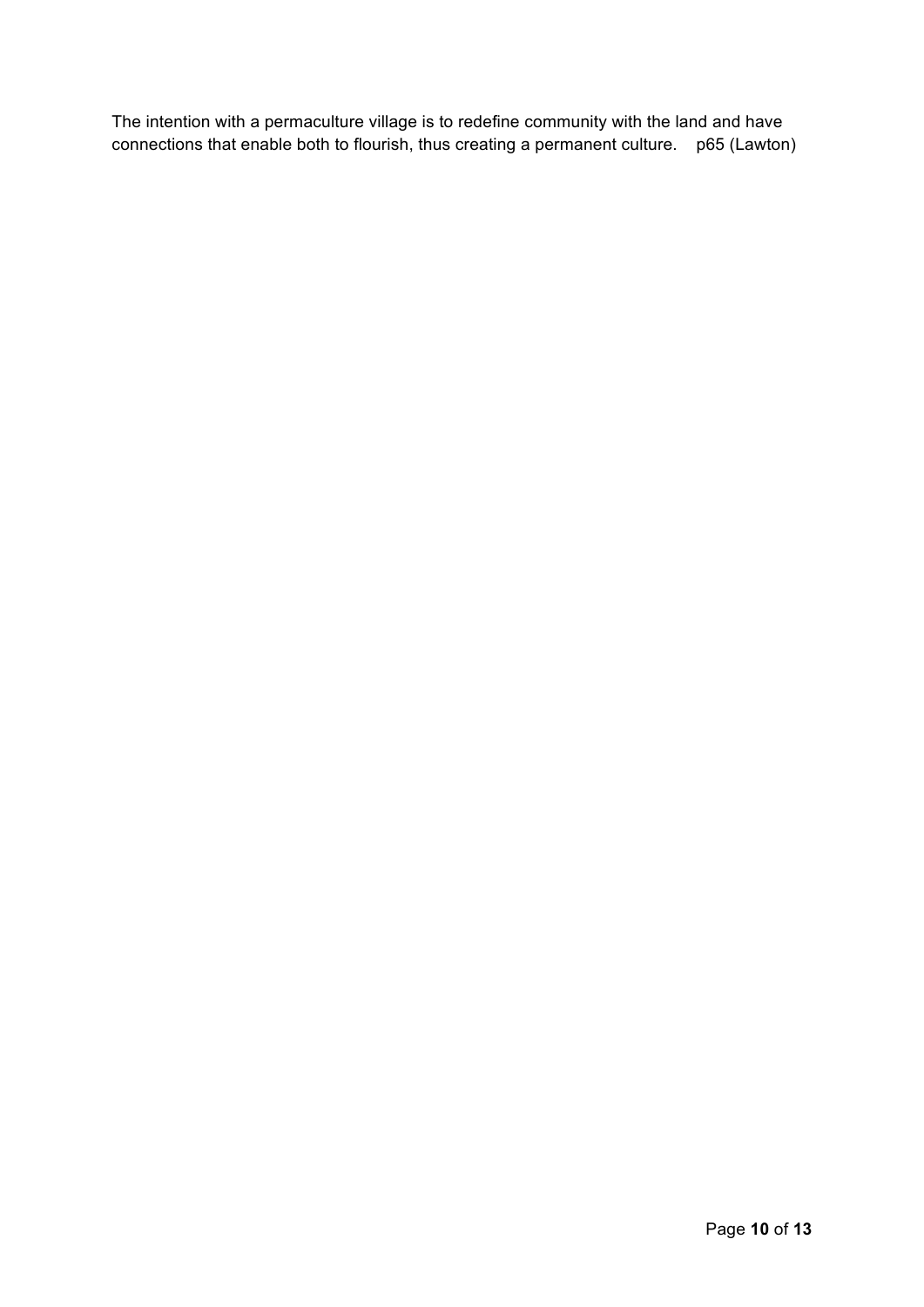#### **Appendix 2**

## Permaculture Flower

The permaculture journey begins with the Ethics and Design Principles and<br>moves through the key domains required to create a sustainable culture. The spiral evolutionary path joins together these domains, initially at a personal<br>and local level, and then proceeding to the collective and global level.

Some of the specific fields, design systems and solutions that have been<br>associated with the wider view of permaculture are listed below.

#### Land & Nature Stewardship

| Bio-intensive gardening<br>Forest gardening<br>Seed saving<br>Organic agriculture<br>Biodynamics<br>Natural Farming<br>Keyline water harvesting                           | Holistic Rangeland Management<br>Natural Sequence Farming<br>Agroforestry<br>Nature-based forestry<br>Integrated aquaculture<br>Wild harvesting & hunting<br>Gleaning                                                                                                                                                                                                                                                                                                                               |                                   |
|---------------------------------------------------------------------------------------------------------------------------------------------------------------------------|-----------------------------------------------------------------------------------------------------------------------------------------------------------------------------------------------------------------------------------------------------------------------------------------------------------------------------------------------------------------------------------------------------------------------------------------------------------------------------------------------------|-----------------------------------|
| Building                                                                                                                                                                  |                                                                                                                                                                                                                                                                                                                                                                                                                                                                                                     |                                   |
| Passive solar design<br>Natural construction materials<br>Water harvesting & Waste Reuse<br>Biotechture                                                                   | Earth sheltered construction<br>Natural disaster resistant construction<br><b>Owner building</b><br>Pattern Language                                                                                                                                                                                                                                                                                                                                                                                | <b>LAND TENURE</b><br>& COMMUNITY |
| Tools & Technology                                                                                                                                                        |                                                                                                                                                                                                                                                                                                                                                                                                                                                                                                     | <b>GOVERNANCE</b>                 |
| Reuse & creative recucling<br><b>Hand Tools</b><br>Bicucles and electric bikes<br>Efficient & low pollution wood stoves<br>Fuels from organic wastes<br>Wood Gasification | Bio-char from forest wastes<br>Co-generation<br>Micro-hydro & small scale wind<br>Grid-tied renewable power generation<br>Energy storage<br><b>Transition</b> engineering                                                                                                                                                                                                                                                                                                                           |                                   |
| Education & Culture                                                                                                                                                       |                                                                                                                                                                                                                                                                                                                                                                                                                                                                                                     |                                   |
| <b>Home Schooling</b><br>Waldorf education<br>Participatory arts and music                                                                                                | Social ecology<br><b>Action Research</b><br>Transition culture                                                                                                                                                                                                                                                                                                                                                                                                                                      |                                   |
| Health & Spiritual Well-Being                                                                                                                                             |                                                                                                                                                                                                                                                                                                                                                                                                                                                                                                     |                                   |
| Home birth & Breast feeding<br>Complementary & Wholistic Medicine<br>Yoga, Tai Chi & other<br>body/mind/spirit disciplines                                                | Spirit of place, indigenous.<br>cultural revival<br>Duing with dignity                                                                                                                                                                                                                                                                                                                                                                                                                              | <b>FINANCES</b>                   |
| Finances & Economics                                                                                                                                                      |                                                                                                                                                                                                                                                                                                                                                                                                                                                                                                     | & ECONOMICS                       |
| Local and regional currencies<br>Carpooling, Ride sharing & Car share<br>Ethical Investment & Fair Trade<br>Farmers markets & Community<br>Supported Agriculture (CSA)    | WWOOFing & similar networks<br>Tradable Energy Quotas<br>Life Cycle Analysis & Emergy<br><b>Accounting</b>                                                                                                                                                                                                                                                                                                                                                                                          |                                   |
| Land Tenure & Community Glovernance                                                                                                                                       |                                                                                                                                                                                                                                                                                                                                                                                                                                                                                                     |                                   |
| Cooperatives & Body Corporates<br><b>Cohousing &amp; Ecovillages</b><br>Native Title and traditional use rights                                                           | Open Space Technology &<br><b>Consensus Decision Making</b>                                                                                                                                                                                                                                                                                                                                                                                                                                         |                                   |
| permacultureprinciples.com                                                                                                                                                | <b>HOLMGREN</b><br><b>DESIGN SERVICES</b><br>www.holmgren.com.au                                                                                                                                                                                                                                                                                                                                                                                                                                    |                                   |
| $D(S)$ $\ominus$                                                                                                                                                          | This work is licensed under the Creative Commons Attribution-Noncommercial-No Derivative Works 2,5 Australia License. To view a copy of this license, visit<br>http://creativecommons.org/ficenses/by-nc-nd/2.5/au/ or send a letter to Entative Commons, 171 Second Street, Suite 300, San Francisco, California, 94105, USA.<br>The "permaculture flower" has been adapted from David Holmgren's book "Permoculture: Principles & Pathways Beyand Sustinineality". Permaculture Plower Poster 1.0 |                                   |